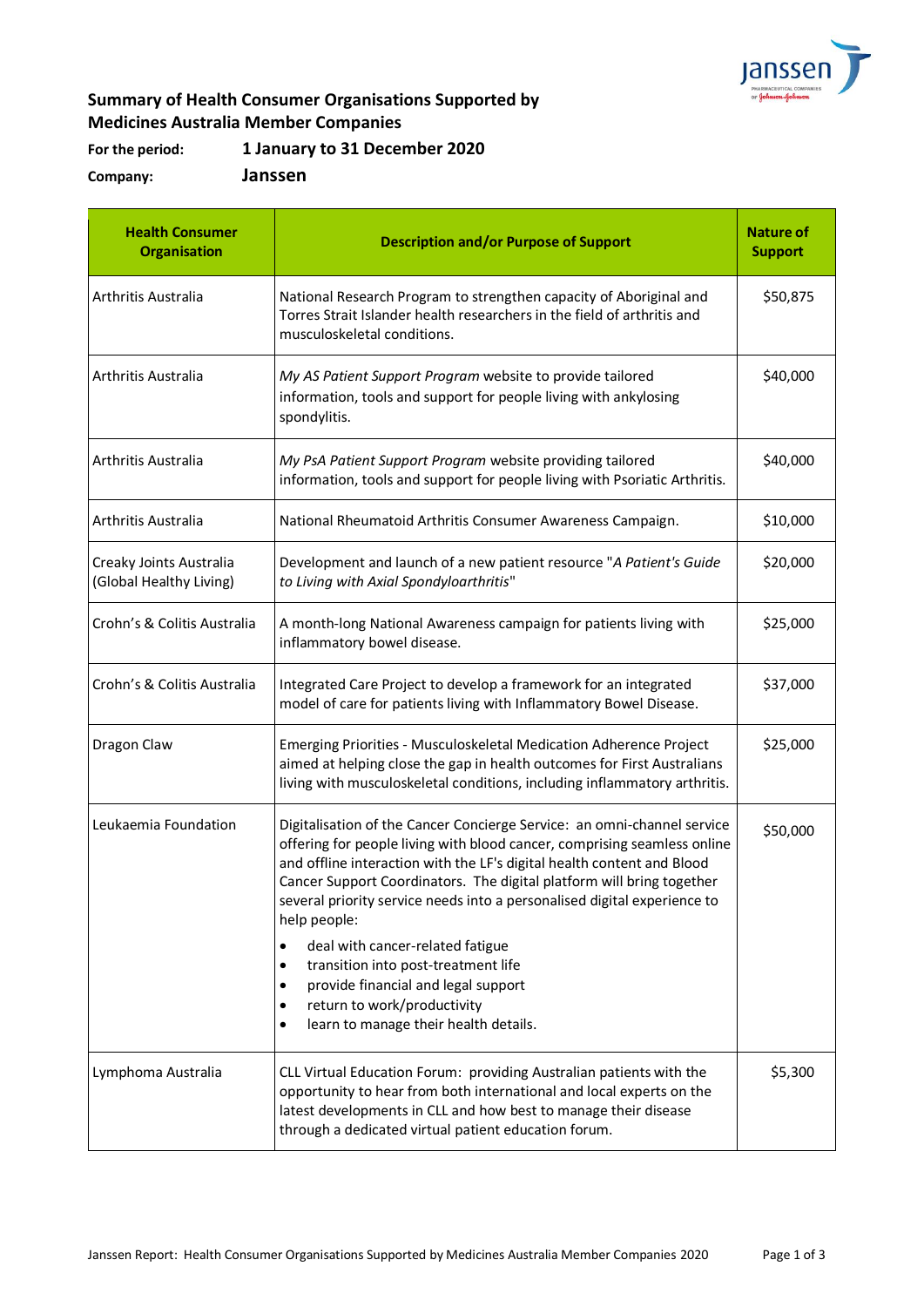

| <b>Health Consumer</b><br><b>Organisation</b>             | <b>Description and/or Purpose of Support</b>                                                                                                                                                                                                                                                                                                                                                                                                                                                                                              | <b>Nature of</b><br><b>Support</b> |
|-----------------------------------------------------------|-------------------------------------------------------------------------------------------------------------------------------------------------------------------------------------------------------------------------------------------------------------------------------------------------------------------------------------------------------------------------------------------------------------------------------------------------------------------------------------------------------------------------------------------|------------------------------------|
| Lymphoma Australia                                        | Lymphoma Australian Consumer Advisory Committee Inaugural<br>Meeting to establish a consumer advisory committee comprising a<br>group of patients, convening the group, and hosting an inaugural virtual<br>meeting to inform the future work of Lymphoma Australia in meeting<br>the needs of CLL and lymphoma patients.                                                                                                                                                                                                                 | \$4,500                            |
| Lymphoma Australia                                        | Lymphoma Australia's 2020 patient and nurse education and<br>awareness activities, including:<br>Raising awareness of lymphoma leading to earlier detection and<br>better outcomes for patients.<br>Improving health literacy through education<br>Developing capabilities including digital, to better support patients<br>and nurses.<br>Carried out through patient and nurse webinars, website<br>redesign/development, and development and delivery of nurse<br>education modules.                                                   | \$60,000                           |
| <b>MSK Australia</b>                                      | MSK Helpline offering information, consumer education and support<br>for people living with musculoskeletal conditions, carers and families.                                                                                                                                                                                                                                                                                                                                                                                              | \$5,000                            |
| Myeloma Australia<br>(Myeloma Foundation of<br>Australia) | Delivery of the 2020 Major Workshops and Seminars Program:<br>providing education, information and support to myeloma patients and<br>their families through fact-to-face and online workshops and seminars<br>across Australia.                                                                                                                                                                                                                                                                                                          | \$33,096                           |
| Myeloma Australia<br>(Myeloma Foundation of<br>Australia) | 2020 National Myeloma Month Program: raise awareness of the<br>disease, provide education and information to patients, carers, and the<br>wider community through the provision of four virtual myeloma<br>awareness and education seminars during the month of May.                                                                                                                                                                                                                                                                      | \$12,500                           |
| Myeloma Australia<br>(Myeloma Foundation of<br>Australia) | Convene a one-day virtual meeting for clinical researchers, nurses and<br>clinicians working in the field of myeloma across Australia/New<br>Zealand. Organised under the auspices of the Myeloma Scientific<br>Advisory Group of Myeloma Australia. Aims of the meeting are:<br>Provide a focus to promote myeloma research in ANZ<br>Provide a forum for early and mid-career researchers to present<br>٠<br>their work<br>Promote collaboration and innovation<br>Develop novel translational and clinical trial projects<br>$\bullet$ | \$15,000                           |
| Myeloma Australia<br>(Myeloma Foundation of<br>Australia) | Facilitate the convening of the Myeloma Scientific Advisory Group's<br>two annual meetings and the publication of clinical papers, including<br>COVID-19 Guidelines, to support better health outcomes for myeloma<br>patients.                                                                                                                                                                                                                                                                                                           | \$7,500                            |